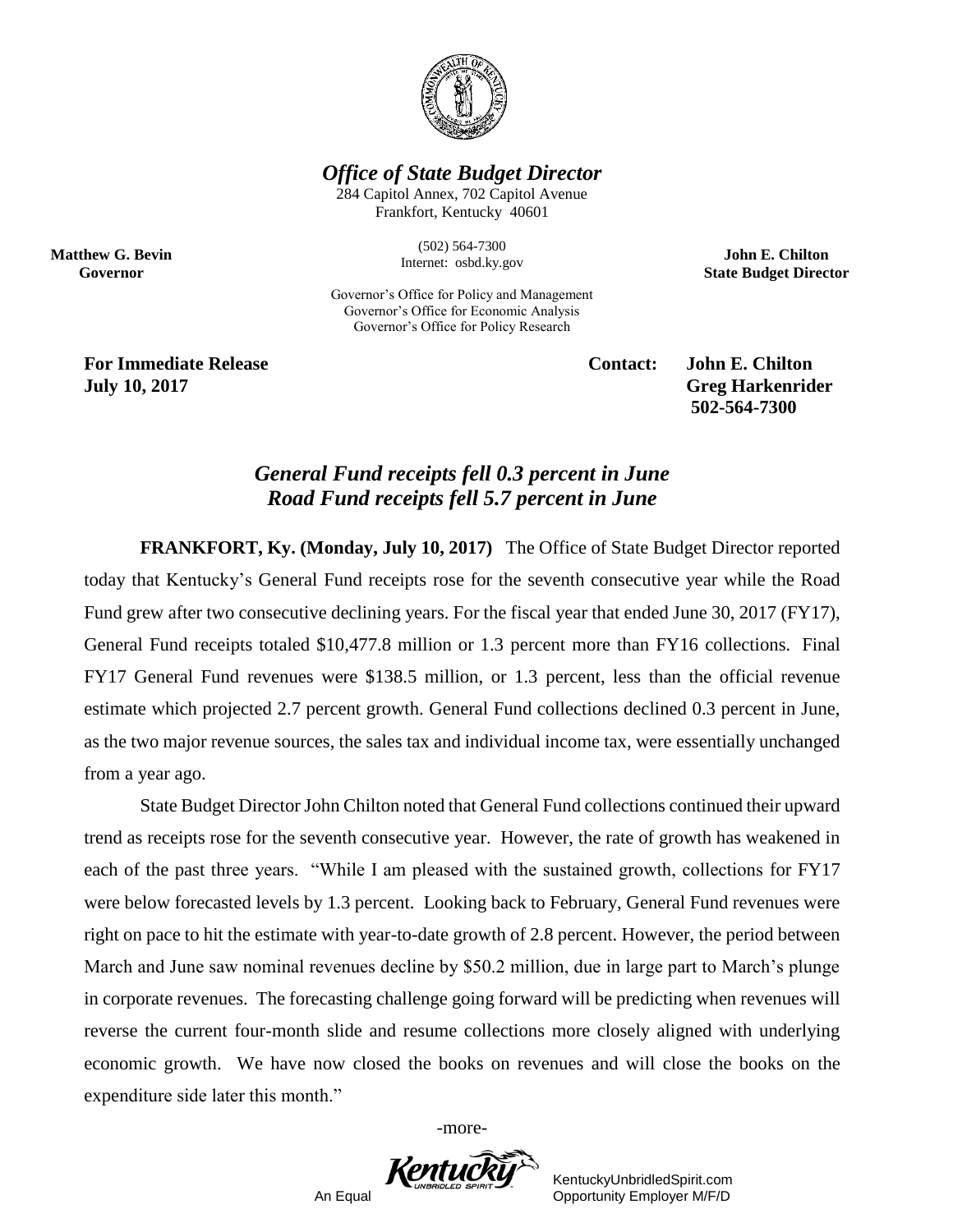General Fund revenue collections grew in three of the four quarters in fiscal year 2017 with the third quarter as the outlier. The first two quarters exhibited relatively strong growth; however, receipts took a downturn in the third quarter before rebounding slightly in the final three months. Growth rates for the four quarters were 3.4 percent, 3.3 percent, -3.2 percent and 1.7 percent.

A summary of General Fund collections for FY17 and FY16 is shown in Table 1.

|                    | FY17 and FY16 |               |                                |                     |  |
|--------------------|---------------|---------------|--------------------------------|---------------------|--|
|                    | <b>Actual</b> | <b>Actual</b> | <b>Difference</b>              | <b>Difference</b>   |  |
|                    | <b>FY17</b>   | <b>FY16</b>   | $(\underline{\$ \text{ mil})}$ | $\frac{(\%)}{(\%)}$ |  |
| Sales and Use      | 3,485.2       | 3,462.7       | 22.5                           | 0.7                 |  |
| Individual Income  | 4,393.9       | 4,282.1       | 111.8                          | 2.6                 |  |
| Corporation Income | 497.5         | 526.6         | $-29.2$                        | $-5.5$              |  |
| LLET               | 245.6         | 203.0         | 42.6                           | 21.0                |  |
| Coal Severance     | 100.5         | 120.6         | $-20.2$                        | $-16.7$             |  |
| Cigarette Taxes    | 221.4         | 224.3         | $-2.9$                         | $-1.3$              |  |
| Property           | 602.1         | 577.5         | 24.5                           | 4.3                 |  |
| Lottery            | 241.6         | 241.8         | $-0.2$                         | $-0.1$              |  |
| Other              | 690.1         | 700.2         | $-10.1$                        | $-1.4$              |  |
| <b>TOTAL</b>       | 10,477.8      | 10,338.9      | 138.9                          | 1.3                 |  |

# **Table 1 Summary of General Fund Receipts**

#### **Individual Income Tax:**

Individual income tax receipts posted the largest increase over FY16 levels, growing \$111.8 million. Withholding was the only component of the tax to increase, rising \$138.7 million. The remaining components; declarations, net balances on returns and fiduciary showed small declines. Growth in this tax of 2.6 percent is the lowest since FY14. Growth rates for the four quarters were 4.8 percent, 3.7 percent, -1.7 percent and 3.1 percent.

#### **Sales and Use Taxes:**

Sales and use tax receipts grew \$22.5 million, or 0.7 percent, in FY17. Collections in this account have grown for four consecutive years but the rate of growth for FY17 is the lowest since a decline in FY13. Receipts grew strongly in Q1 but were weak for the remaining three quarters of the fiscal year. Quarterly growth rates were 4.2 percent, -0.5 percent, -2.1 percent and 0.9 percent.

### **Tobacco Taxes:**

Cigarette tax receipts reverted to their long-run downward trend, after increasing in FY16. Collections fell \$2.9 million, or 1.3 percent in FY17. Quarterly growth rates for the year were -1.5 percent, -5.5 percent, 0.7 percent and 1.2 percent.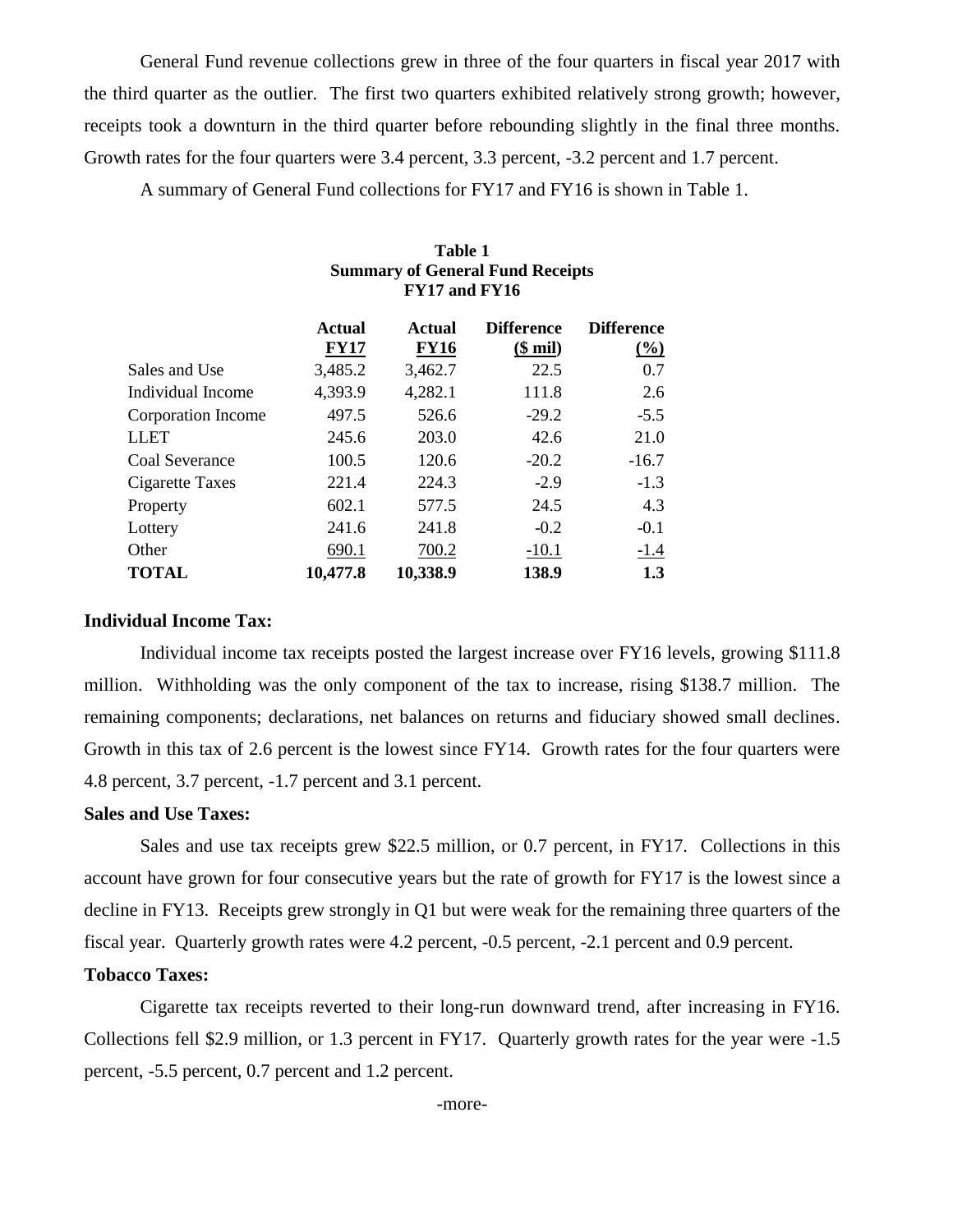#### **Business Taxes:**

Corporation income tax collections declined \$29.2 million compared to last year. This is the second consecutive annual decline after five years of extremely strong growth. A poor second half of the year offset stout first half growth. Quarterly growth rates were 9.3 percent, 32.5 percent, -71.6 percent and -3.7 percent.

The limited liability entity tax (LLET) just missed reaching an all-time high with gross collections of \$245.6 million. The 21.0 percent, or \$42.6 million increase was concentrated in the second and third quarters. Growth rates for the four quarters were -16.8 percent, 69.4 percent, 44.4 percent and 11.1 percent. The LLET is allowed as a non-refundable payment credit against corporate and individual income tax, so the net benefit to the General Fund is much less than gross LLET collections.

#### **Coal Severance Taxes:**

Coal severance tax collections declined for the fifth consecutive year, reaching an all-time low of \$100.5 million. The decline has been dramatic considering this account reached an all-time high in FY12 with collections of \$298.3 million. We hope that we may have reached a turning point in this tax as collections were positive in the second half of the year. Quarterly growth rates for this account were -36.6 percent, -24.3 percent, 7.7 percent and 0.3 percent.

#### **Property Taxes:**

Property tax receipts increased 4.3 percent or \$24.5 million, in FY17. The public service and tangible personal property components were the primary drivers for the increase. Growth rates for the four quarters were 11.7 percent, 2.5 percent, 0.5 percent and 16.7 percent.

#### **Lottery and Other Revenues:**

Dividends from the Kentucky Lottery Corporation declined \$200,000, or 0.1 percent, compared to FY16. However, the Lottery dividend exceeded the official estimate by \$5.6 million. The "other" category, which includes multiple other taxes and fees such as investment income, bank franchise taxes, and insurance premium taxes, decreased 1.4 percent or \$10.1 million compared to FY16. Quarterly growth rates for the "Other" account were -3.7 percent, -2.5 percent, 1.2 percent and -2.6 percent.

Table 2 compares General Fund collections to the official revenue forecast that the Commonwealth uses for budgeting purposes. Actual receipts were \$138.5 million or 1.3 percent less than the official estimate.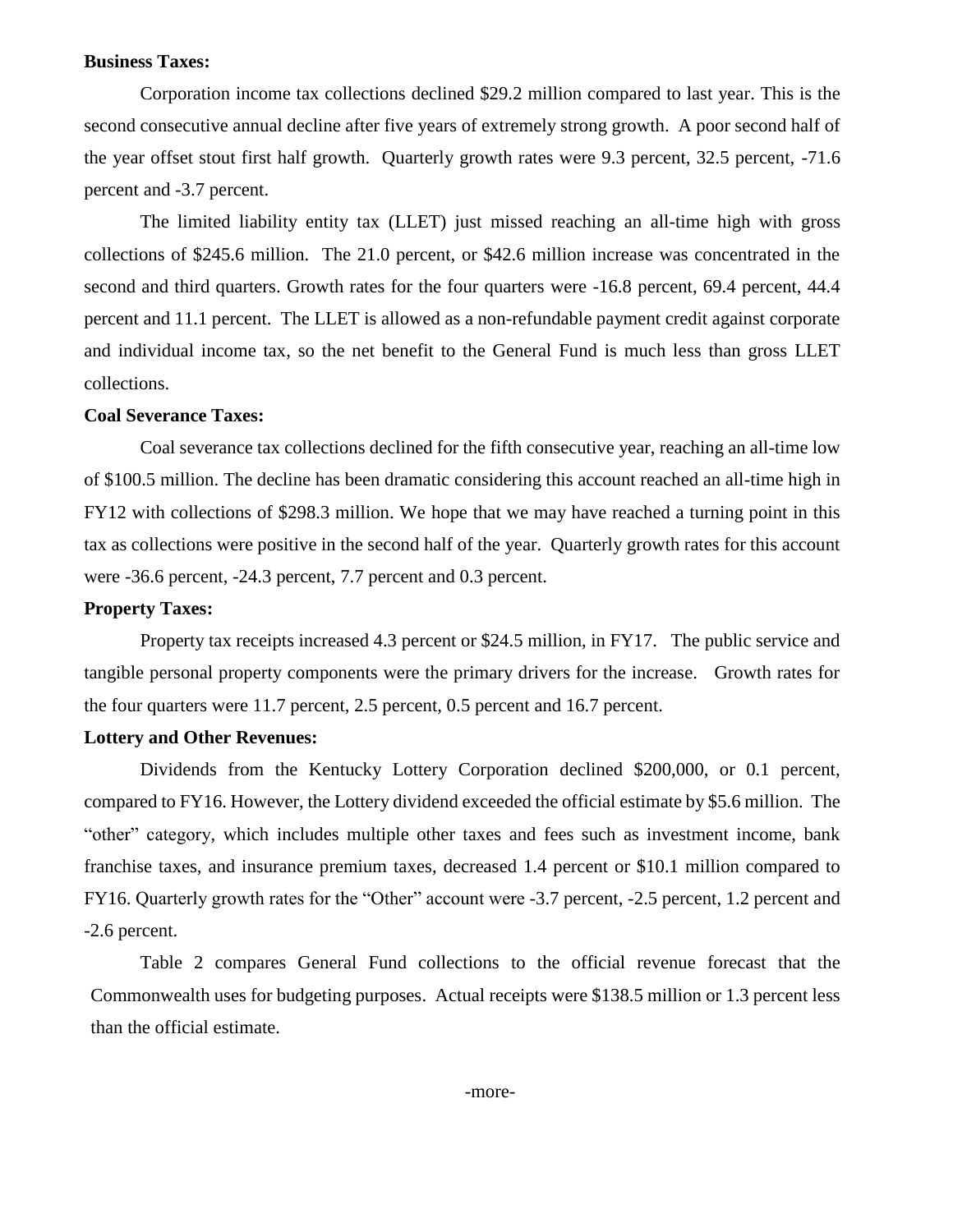#### **Table 2 Summary of FY17 General Fund Receipts Actual vs. Official Estimate**

|                    | <b>FY 17</b>  | <b>FY 17</b>    | <b>Difference</b> | <b>Difference</b> |
|--------------------|---------------|-----------------|-------------------|-------------------|
|                    | <b>Actual</b> | <b>Estimate</b> | $$$ mil)          | $(\%)$            |
| Sales and Use      | 3,485.2       | 3,539.8         | $-54.6$           | $-1.5%$           |
| Individual Income  | 4,393.9       | 4,411.1         | $-17.2$           | $-0.4\%$          |
| Corporation Income | 497.5         | 579.4           | $-81.9$           | $-14.1%$          |
| <b>LLET</b>        | 245.6         | 223.7           | 21.9              | 9.8%              |
| Coal Severance     | 100.5         | 120.7           | $-20.2$           | $-16.8%$          |
| Cigarette Taxes    | 221.4         | 222.5           | $-1.1$            | $-0.5\%$          |
| Property           | 602.1         | 585.2           | 16.9              | 2.9%              |
| Lottery            | 241.6         | 236.0           | 5.6               | 2.4%              |
| Other              | 690.1         | 698.0           | $-7.8$            | $-1.1%$           |
| <b>TOTAL</b>       | 10,477.8      | 10,616.4        | $-138.5$          | $-1.3%$           |

the year, six accounts were below estimated totals while three exceeded forecasted values. The deviations ranged from -\$81.9 million to \$16.9 million. The two largest revenue sources, sales and use and individual income, were extremely close to budgeted levels as each were within 1.5 percent of the mark. Combined, the deviation from the estimate was less than 1.0 percent. The remaining seven accounts were below the official estimate by a combined \$66.7 million. On a percentage basis, six of the nine accounts were within 3 percent of the estimate.

Sales and use tax receipts were below the estimate by 1.5 percent. The individual income tax was below the forecasted level by \$17.2 million, or 0.4 percent. Corporation income tax receipts were below forecasted levels by \$81.9 million, or 14.1 percent. Limited liability entity tax receipts exceeded the forecasted level by \$21.9 million. Cigarette taxes were below the estimate by \$1.1 million, or -0.5 percent. The coal severance tax was \$20.2 million percent below the official estimate while property taxes were 2.9 percent more than forecasted. Lottery receipts exceeded the official forecast by 2.4 percent while all other taxes were 1.1 percent below the official estimate.

#### **Road Fund**

Road Fund revenues for FY17 totaled \$1,508.0 million, an increase of 1.7 percent from the previous fiscal year. Total receipts were \$25.5 million more than FY16 levels as no single account had a significant change. Motor vehicle usage and motor fuels tax collections increased a combined \$25.9 million. On net, the five remaining accounts decreased \$500,000 compared to FY16 levels.

Total Road Fund collections grew in three of the four quarters and halted a two-year decline in revenues. Growth rates for the four quarters were 3.6 percent, -3.6 percent, 5.4 percent and 1.5 percent.

Details of Road Fund collections for FY17 and FY16 are shown in Table 3.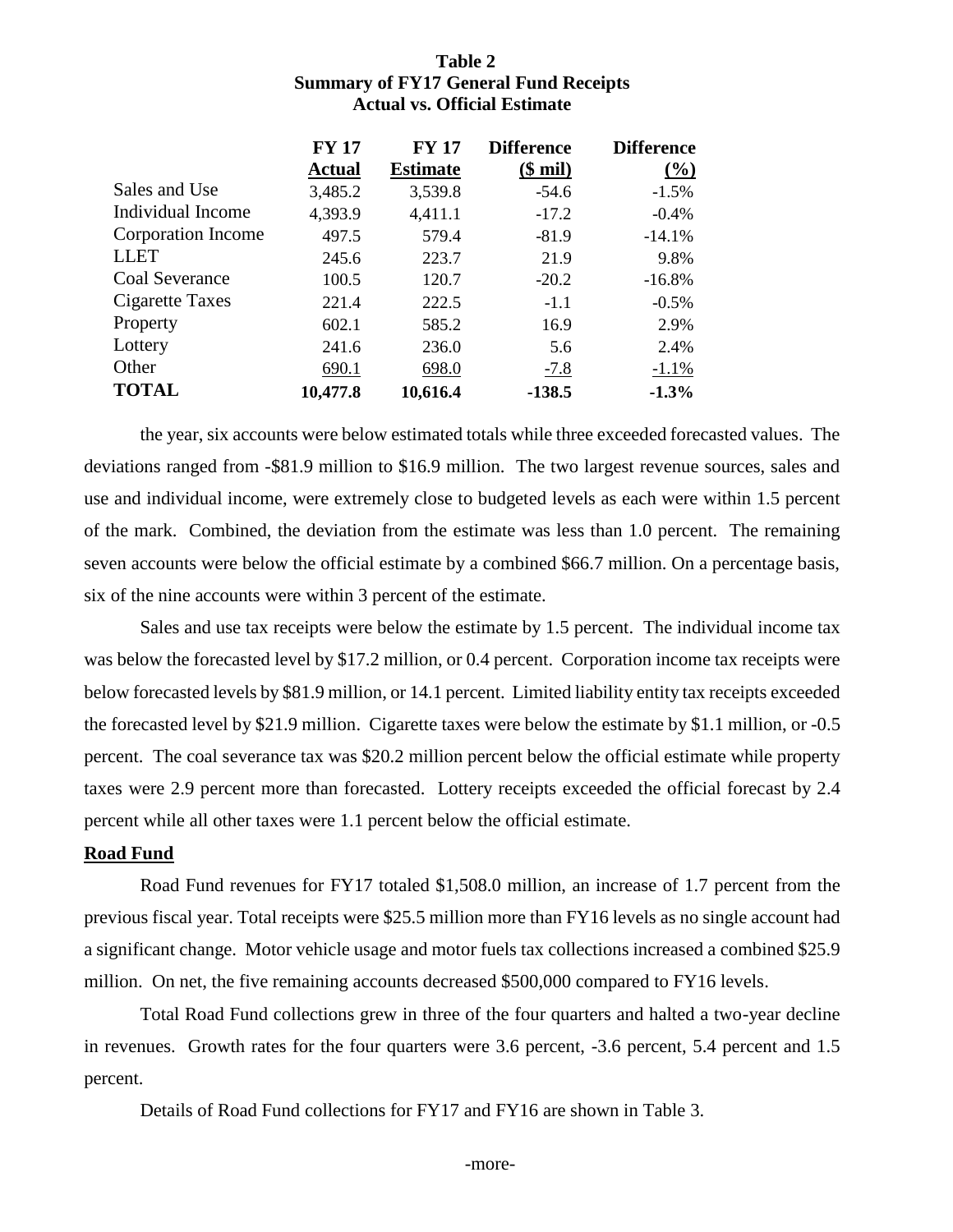## **Table 3 Summary of Road Fund Receipts FY17 vs. FY16**

|                          | <b>Actual</b> | <b>Actual</b> |          | Difference Difference |
|--------------------------|---------------|---------------|----------|-----------------------|
|                          | <b>FY17</b>   | <b>FY16</b>   | $$$ mil) | $(\%)$                |
| <b>Motor Fuels</b>       | 760.5         | 750.0         | 10.5     | 1.4                   |
| Motor Vehicle Usage      | 499.8         | 484.4         | 15.4     | 3.2                   |
| Motor Vehicle License    | 111.9         | 113.1         | $-1.2$   | $-1.1$                |
| <b>Vehicle Operators</b> | 16.1          | 16.3          | $-0.2$   | $-1.3$                |
| <b>Weight Distance</b>   | 82.9          | 81.4          | 1.5      | 1.9                   |
| <b>Investment Income</b> | 1.6           | 2.4           | $-0.8$   | $-34.6$               |
| Other                    | 35.1          | 34.9          | 0.3      | 0.8                   |
| <b>TOTAL</b>             | 1,508.0       | 1,482.5       | 25.5     | 1.7                   |

 Motor fuels tax receipts rebounded from their \$100.2 million decline in FY16 to increase \$10.5 million in FY17. The FY16 decline was the result of a lower tax rate but with a constant rate throughout FY17, collections reflected only a change in the consumption of motor fuels. Quarterly growth rates for motor fuels taxes were 1.1 percent, 3.3 percent, 0.5 percent and 0.7 percent.

Motor vehicle usage taxes grew \$15.4 million, or 3.2 percent, in FY17. Growth rates for the four quarters were 7.3 percent, -10.6 percent, 15.5 percent and 2.0 percent as timing issues affected the quarterly growth rates.

Motor vehicle license receipts fell \$1.2 million while motor vehicle operators' receipts declined by \$200,000. Investment income declined \$800,000 and "other" income rose \$300,000.

Road Fund collections for FY17 exceeded the official consensus estimate by \$51.1 million, or 3.5 percent, as shown in Table 4.

|                                | <b>Summary of FY17 Road Fund Receipts</b><br><b>Actual vs. Official Estimate</b> |                                 |                               |                             |
|--------------------------------|----------------------------------------------------------------------------------|---------------------------------|-------------------------------|-----------------------------|
|                                | <b>FY 17</b><br><b>Actual</b>                                                    | <b>FY 17</b><br><b>Estimate</b> | <b>Difference</b><br>$$$ mil) | <b>Difference</b><br>$(\%)$ |
| <b>Motor Fuels</b>             | 760.5                                                                            | 747.3                           | 13.2                          | 1.8                         |
| <b>Motor Vehicle Usage</b>     | 499.8                                                                            | 469.5                           | 30.3                          | 6.5                         |
| <b>Motor Vehicle License</b>   | 111.9                                                                            | 105.0                           | 6.9                           | 6.6                         |
| <b>Motor Vehicle Operators</b> | 16.1                                                                             | 16.1                            | 0.0                           | 0.1                         |
| <b>Weight Distance</b>         | 82.9                                                                             | 82.1                            | 0.8                           | 1.0                         |
| <b>Investment Income</b>       | 1.6                                                                              | 1.4                             | 0.2                           | 12.9                        |
| Other                          | 35.1                                                                             | 35.5                            | $-0.4$                        | $-1.0$                      |
| <b>TOTAL</b>                   | 1,508.0                                                                          | 1,456.9                         | 51.1                          | 3.5                         |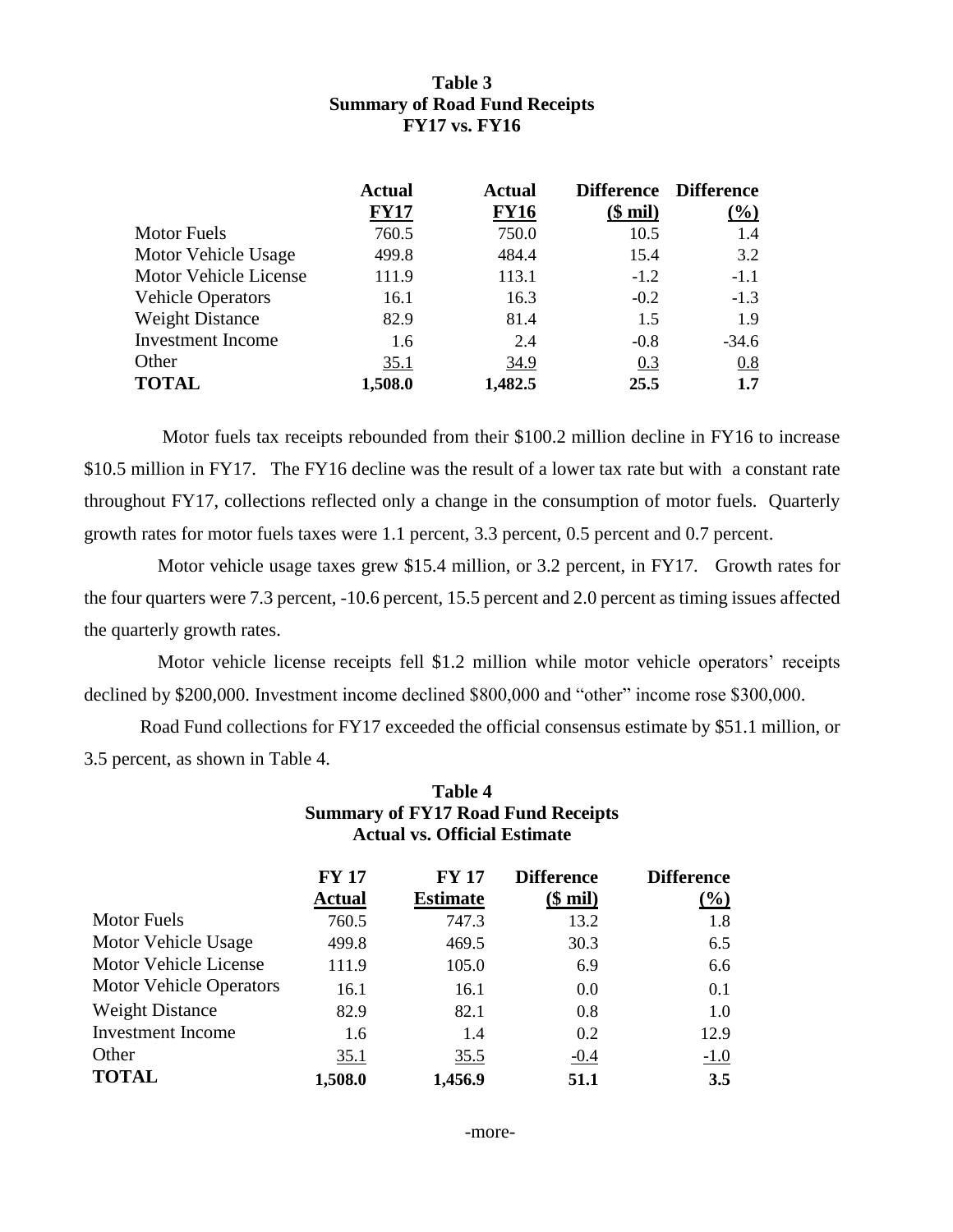Six of the seven of the Road Fund accounts were above forecasted levels with only one account slightly below target. The motor vehicle usage tax had the largest deviation from the estimate. It was \$30.3 million, or 6.5 percent, over the official estimate. Motor fuels receipts had the second largest deviation (in dollar terms) exceeding the estimate by \$13.2 million or 1.8 percent. All other accounts, taken together, were \$7.6 million over forecasted levels. As with the General Fund, the Road Fund ending balance for FY17 will be determined later in July.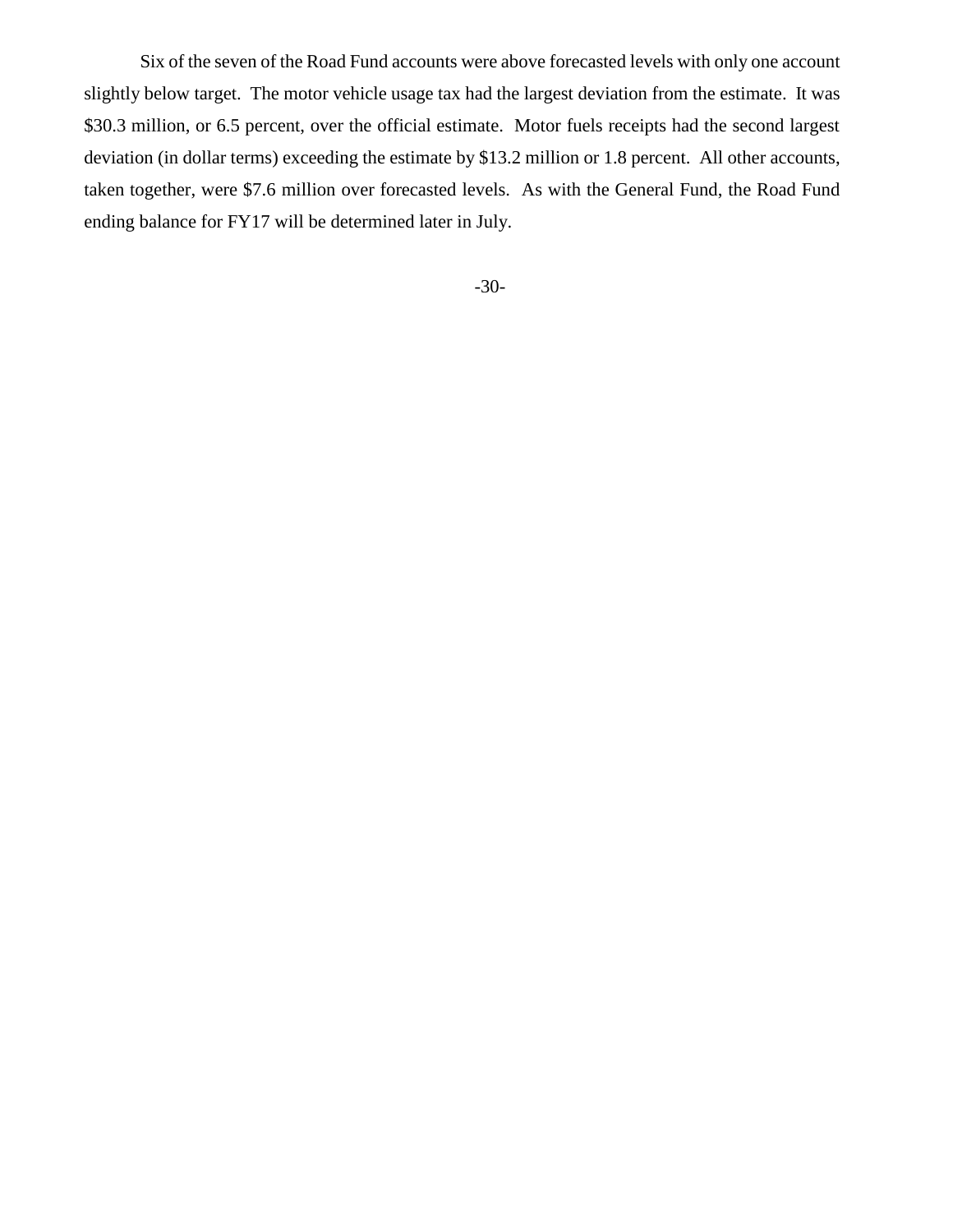#### Volume 56 Number 12

#### KENTUCKY STATE GOVERNMENT REVENUE <u>1. GENERAL FUND REVENUE</u>

|                                                          | <b>JUNE</b>               | <b>JUNE</b>               |                   | <b>JULY THROUGH JUNE</b>    |                             |                     |
|----------------------------------------------------------|---------------------------|---------------------------|-------------------|-----------------------------|-----------------------------|---------------------|
|                                                          | 2017                      | 2016                      | % Change          | FY 2017                     | FY 2016                     | % Change            |
| <b>TOTAL GENERAL FUND</b>                                | \$1,038,435,403           | \$1,042,036,869           | $-0.3%$           | \$10,477,848,874            | \$10,338,884,795            | 1.3%                |
| Tax Receipts                                             | \$987,576,554             | \$983,833,360             | 0.4%              | \$10,132,685,779            | \$9,988,342,493             | 1.4%                |
| Sales and Gross Receipts                                 | \$356,923,741             | \$356,146,096             | 0.2%              | \$4,086,441,364             | \$4,062,700,416             | 0.6%                |
| <b>Beer Consumption</b>                                  | 578,306                   | 704.947                   | $-18.0%$          | 6,205,443                   | 6,557,744                   | $-5.4%$             |
| Beer Wholesale                                           | 5,786,792                 | 5,662,201                 | 2.2%              | 59,525,060                  | 61,161,655                  | $-2.7%$             |
| Cigarette                                                | 20,896,078                | 19,434,147                | 7.5%              | 221,375,451                 | 224,303,658                 | $-1.3%$             |
| <b>Distilled Spirits Case Sales</b>                      | 13,516                    | 11,632                    | 16.2%             | 153,781                     | 136,488                     | 12.7%               |
| <b>Distilled Spirits Consumption</b>                     | 1,248,253                 | 1,081,156                 | 15.5%             | 14,237,920                  | 12,823,273                  | 11.0%               |
| <b>Distilled Spirits Wholesale</b>                       | 3,969,984                 | 3,329,266                 | 19.2%             | 44,064,952                  | 38,886,865                  | 13.3%               |
| Insurance Premium                                        | 18,178,567                | 19,347,840                | $-6.0%$           | 148, 188, 827               | 145,250,375                 | 2.0%                |
| Pari-Mutuel                                              | 754,624                   | 721,668                   | 4.6%              | 6,807,535                   | 4,993,574                   | 36.3%               |
| Race Track Admission                                     | 32,365                    | 33,927<br>296,909,534     | $-4.6%$           | 174,356                     | 229,316<br>3.462.704.116    | $-24.0%$            |
| Sales and Use<br><b>Wine Consumption</b>                 | 296,572,320<br>265,453    | 238,042                   | $-0.1%$<br>11.5%  | 3,485,215,349<br>3,084,190  | 3,102,163                   | 0.7%<br>$-0.6%$     |
| Wine Wholesale                                           | 1,491,837                 | 1,398,058                 | 6.7%              | 18,289,377                  | 16,583,413                  | 10.3%               |
| <b>Telecommunications Tax</b>                            | 5,166,446                 | 5,446,645                 | $-5.1%$           | 57,540,002                  | 64,681,001                  | $-11.0%$            |
| <b>Other Tobacco Products</b>                            | 1,969,201                 | 1,827,034                 | 7.8%              | 21,573,080                  | 21,278,667                  | 1.4%                |
| <b>Floor Stock Tax</b>                                   | 0                         | 0                         | ---               | 6,040                       | 8.108                       | $-25.5%$            |
|                                                          |                           |                           |                   |                             |                             |                     |
| License and Privilege                                    | \$475,353                 | \$946,331                 | $-49.8%$          | \$107,690,065               | \$111,094,998               | $-3.1%$             |
| Alc. Bev. License Suspension                             | 40,250                    | 32,700                    | 23.1%             | 367,853                     | 480,675                     | $-23.5%$            |
| <b>Corporation License</b>                               | 280                       | 52,290                    | $-99.5%$          | 7,423                       | 135.698                     | $-94.5%$            |
| Corporation Organization                                 | 10,800                    | 35,575                    | $-69.6%$          | 982,251                     | 136,720                     | 618.4%              |
| Occupational Licenses                                    | 44,708                    | 60,267                    | $-25.8%$          | 229,579                     | 289,193                     | $-20.6%$            |
| Race Track License                                       | 37,500                    | 40,000                    | $-6.3%$           | 276,596                     | 324,375                     | $-14.7%$            |
| <b>Bank Franchise Tax</b>                                | 282,298                   | 669,621                   | $-57.8%$          | 105,129,792                 | 109,049,728                 | $-3.6%$             |
| Driver License Fees                                      | 59,517                    | 55,879                    | 6.5%              | 696,570                     | 678,609                     | 2.6%                |
| <b>Natural Resources</b>                                 | \$10,393,836              | \$9,430,250               | 10.2%             | \$130,063,924               | \$149,405,137               | $-12.9%$            |
| Coal Severance                                           | 7,685,395                 | 7,249,032                 | 6.0%              | 100,455,465                 | 120,610,311                 | $-16.7%$            |
| Oil Production                                           | 417,173                   | 393,681                   | 6.0%              | 5,120,700                   | 4,748,862                   | 7.8%                |
| <b>Minerals Severance</b>                                | 1,464,738                 | 1,537,478                 | $-4.7%$           | 16,923,270                  | 17,596,331                  | $-3.8%$             |
| Natural Gas Severance                                    | 826,530                   | 250,059                   | 230.5%            | 7,564,489                   | 6,449,632                   | 17.3%               |
| Income                                                   | \$595,489,442             | \$593,582,786             | 0.3%              | \$5,136,952,770             | \$5,011,709,475             | 2.5%                |
| Corporation                                              | 166,808,865               | 161,725,157               | 3.1%              | 497,479,037                 | 526,637,870                 | $-5.5%$             |
| Individual                                               | 392,077,464               | 390,745,439               | 0.3%              | 4,393,862,556               | 4,282,080,975               | 2.6%                |
| <b>Limited Liability Entity</b>                          | 36,603,113                | 41,112,190                | $-11.0%$          | 245,611,177                 | 202,990,630                 | 21.0%               |
|                                                          |                           | \$16.841.056              |                   |                             |                             |                     |
| Property                                                 | \$17,867,905              | 1,630,246                 | 6.1%<br>12.5%     | \$602,095,597<br>2,369,893  | \$577,548,052<br>2,191,706  | 4.3%<br>8.1%        |
| <b>Building &amp; Loan Association</b><br>General - Real | 1,834,380<br>285,425      | 43,031                    | 563.3%            | 273,935,818                 | 268,087,934                 | 2.2%                |
| General - Tangible                                       | 11,587,538                | 10,607,081                | 9.2%              | 244,469,542                 | 237,464,692                 | 2.9%                |
| Omitted & Delinquent                                     | 2,525,201                 | 2,247,533                 | 12.4%             | 15,966,205                  | 11,991,240                  | 33.1%               |
| <b>Public Service</b>                                    | 1,634,972                 | 2,308,331                 | $-29.2%$          | 63,680,782                  | 56,210,797                  | 13.3%               |
| Other                                                    | 390                       | 4.834                     | $-91.9%$          | 1,673,358                   | 1.601.684                   | 4.5%                |
|                                                          |                           |                           |                   |                             |                             |                     |
| Inheritance Tax                                          | \$4,404,973               | \$4,821,453               | $-8.6%$           | \$44,699,808                | \$51,247,149                | $-12.8%$            |
| Miscellaneous                                            | 2,021,303                 | 2,065,387                 | $-2.1%$           | 24,742,251                  | 24,637,267                  | 0.4%                |
| <b>Legal Process</b>                                     | 1,191,231                 | 1,216,831                 | -2.1%             | 13,299,585                  | 14.479.452                  | -8.1%               |
| T. V. A. In Lieu Payments                                | 830,072                   | 848,556                   | $-2.2%$           | 11,350,177                  | 10,119,811                  | 12.2%               |
| Other                                                    | 0                         | 0                         | $\overline{a}$    | 92,490                      | 38,005                      | 143.4%              |
|                                                          |                           |                           |                   |                             |                             |                     |
| <b>Nontax Receipts</b><br><b>Departmental Fees</b>       | \$49,445,331<br>3,561,451 | \$57.813.204<br>3,103,349 | $-14.5%$<br>14.8% | \$335.817.562<br>21,805,380 | \$344,822,276<br>21,891,588 | $-2.6%$<br>$-0.4\%$ |
| <b>PSC Assessment Fee</b>                                | 752,470                   | 3,498,542                 | $-78.5%$          | 13,784,610                  | 14,367,915                  | $-4.1%$             |
| <b>Fines &amp; Forfeitures</b>                           | 1,841,450                 | 1,644,588                 | 12.0%             | 19,676,290                  | 21,204,392                  | $-7.2%$             |
| Income on Investments                                    | 657,906                   | 1,032,114                 | $-36.3%$          | (1, 129, 875)               | 287,789                     | $---$               |
| Lottery                                                  | 25,000,000                | 32,500,000                | $-23.1%$          | 241,627,129                 | 241,778,429                 | $-0.1%$             |
| Sale of NOx Credits                                      | 0                         | 0                         | ---               | 0                           | 0                           |                     |
| Miscellaneous                                            | 17,632,053                | 16,034,611                | 10.0%             | 40,054,028                  | 45,292,162                  | $-11.6%$            |
| Redeposit of State Funds                                 | \$1,413,518               | \$390,305                 | 262.2%            | \$9,345,533                 | \$5,720,026                 | 63.4%               |
|                                                          |                           |                           |                   |                             |                             |                     |